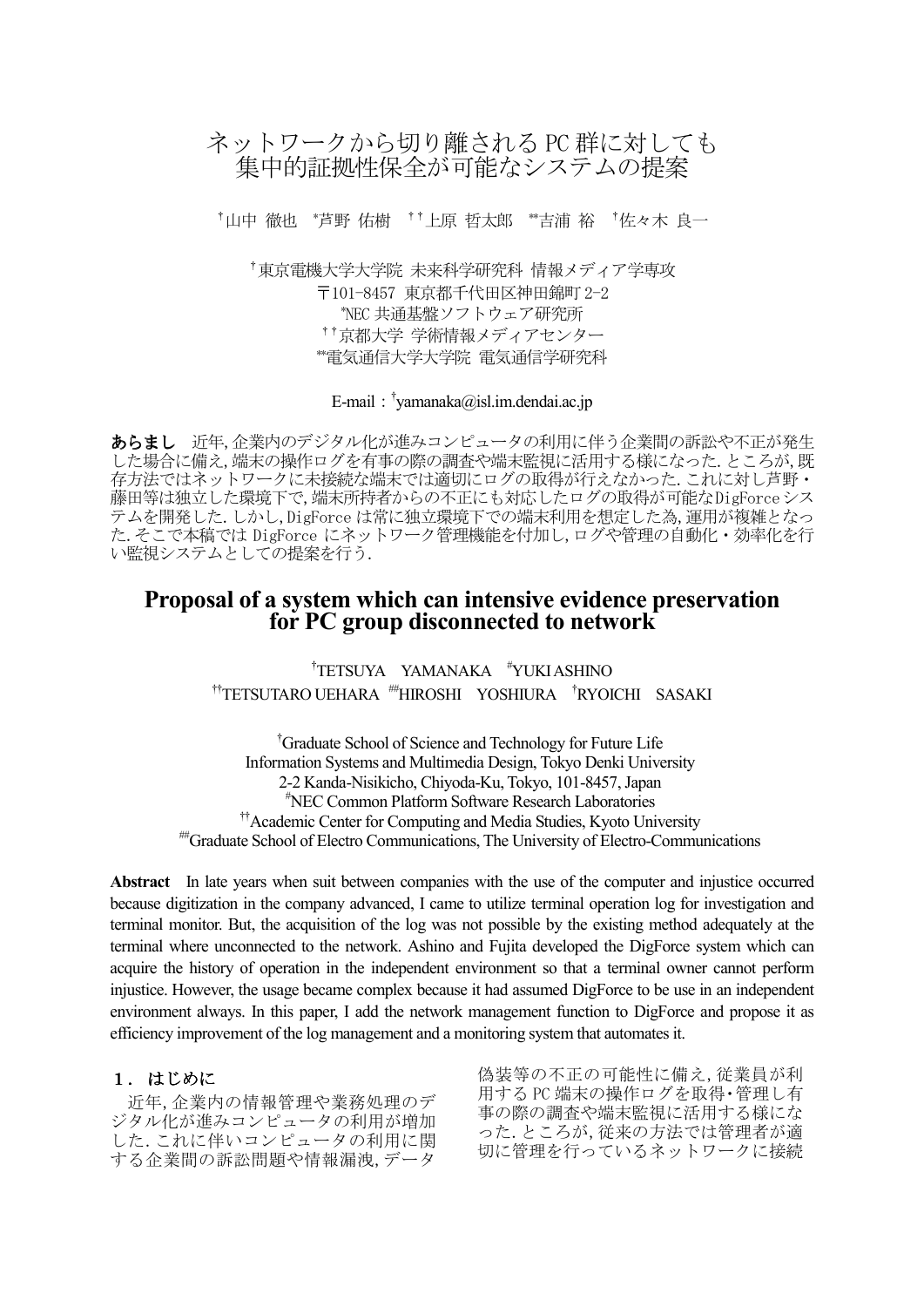していない端末やオフライン等の独立した 環境下にある端末では適切な操作ログ情報 の取得が行えない等の問題があった. これ に対し芦野[1] · 藤田[2]等はネットワーク に接続できない場所や管理者の手が届かな い様な独立した環境下において,例え端末 を所持者している従業員自身であっても取 得したログに対して不正が困難で適切なロ グ情報の取得が可能な DigForce システム を開発した.

しかし、DigForce システムは常に独立し た環境下でのシステム運用を想定している 為.実際に活用する為にはシステムの管理 が複雑であり,企業管理者に対する負担も 大きいといった問題がある.そこで本稿で は DigForce システムに対してネットワー クを利用した管理機能を付加し、ログ収集 や検証の自動化·効率化とシステム管理の 簡易化を図り, 新たな監視システムとして 提案を行う.

### 2. 既存ログ監視方式の分類と特徴

端末監視を行う方法は操作ログを取得す るロガー機能とログデータの保存・管理を 行うログストレージ機能の設置場所により 下記表1に示す様にネットワーク監視型と スタンドアロン監視型に分類できる.

| 監視型           | ネットワーク | スタンドアロン     |
|---------------|--------|-------------|
| 機能            | 監視型    | 監視型         |
| ロガー           | ユーザ端末  | ューザ端末       |
| 機能            | 内部     | 内部          |
| ログストレージ<br>機能 | 管理サーバ  | ューザ端末<br>内部 |

表1 監視型の分類

#### 2.1 ネットワーク監視型 (NT 型)

ネットワーク監視型とは図1に示す様 にユーザ端末内に操作ログの取得を行う ロガープログラムを導入する. そして企 業 LAN 内に置かれた管理サーバと通信し ながら,操作ログが取得された場合には 逐次管理サーバに対しログデータを転送 する事で, ユーザの操作ログへの不正を 困難にすると共に,不正を検知した場合 には中央のサーバからユーザ端末に対し て制限をかける事で即時の対応が可能で あり,管理サーバでの一括した端末の管 理と監視が可能である[3].

しかしこの方法では常に社内 LAN に接 続していなければログの収集・活用が行 えず、社外に持ち出したりオフライン等

で利用されている端末に対しては正当性 の確保されたログが取得できない等の問 題がある.



図 1 ネットワーク監視型

### 2.2 スタンドアロン監視型 (SA型)

ネットワーク監視型では困難であった 独立した環境下において正当性を確保し ながら操作ログを取得する方法にスタン ドアロン監視型がある.これは芦野[1]。 藤田[2]らによって開発された DigForce システムをログ収集を行う為の監視・制 御プログラムとして端末に導入し、図2 に示す様に補助デバイスに蓄積されたロ グを定期的に管理者が回収する事で端末 利用状況の把握·監視を行う方法である.



#### 2.2.1 DigForce システム

- DigForce システムとは下記2つの機能 を主として持ち、スタンドアロン環境下 において端末所持者であってもログに対 する不正を困難にしたロガー・ログスト レージプログラムである.
- 機能1: Shielded-Chain 方式ヒステリシス 署名を用いた操作ログ取得機能
- 機能2:ホワイトリスト方式によるアプリ ケーション起動制御機能
- (1)機能1とは、取得される操作ログとあら かじめ管理者によって設定された連鎖デ ータを組み合わせて署名を取るヒステリ シス署名に,署名の繋がりを保証する連 鎖データを耐タンパ領域に保存する仕組 みを用いる事で端末所持者からの不正に 対処し,正当性が確保された署名を取得 する方法である.

この方法は図 3 に示す様に初期連鎖デ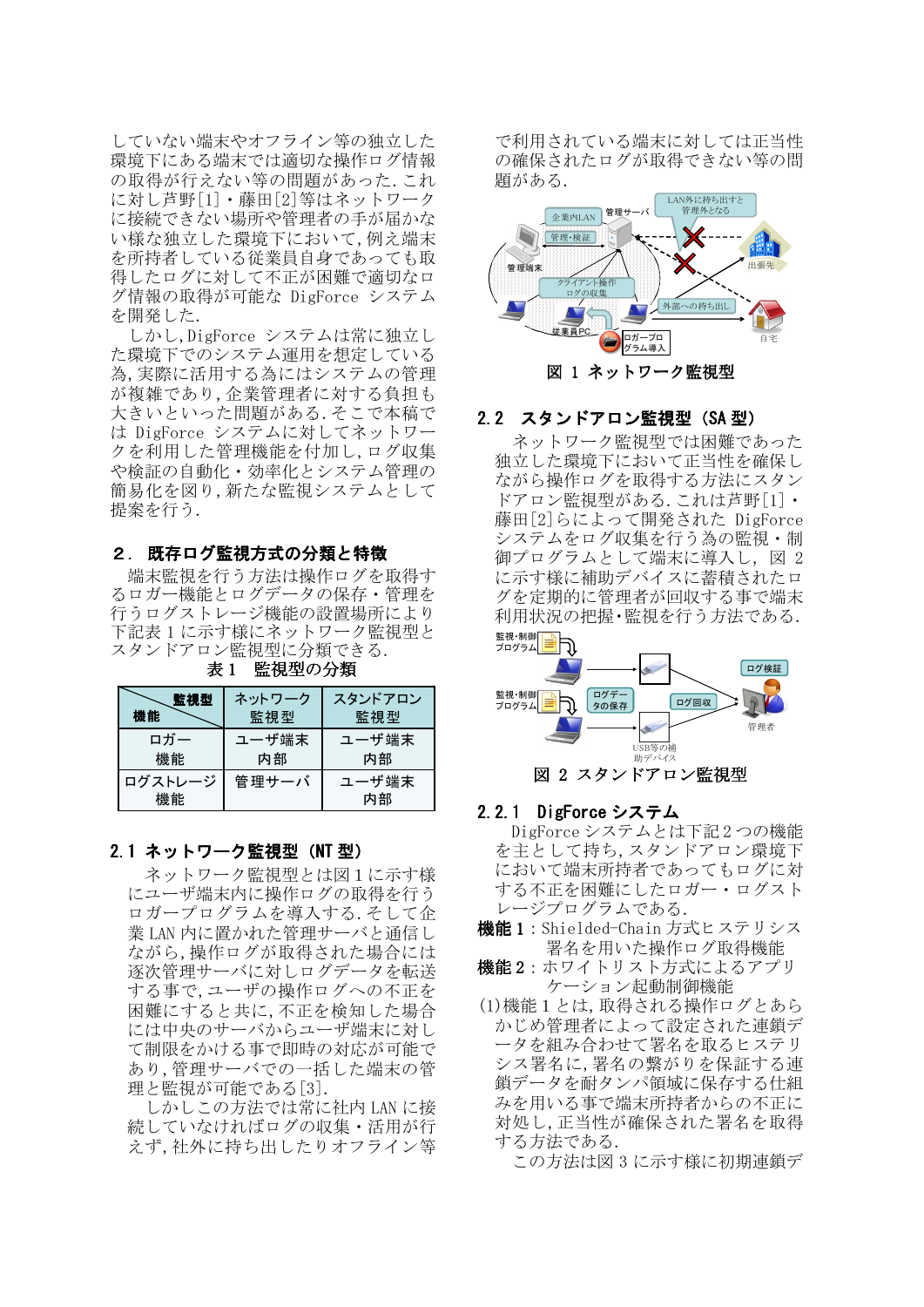ータ n=1とログデータ n=1を合わせて 署名1を作成し,署名1を元にさらにハ ッシュを取得し連鎖データ 2 とする.そ して次に取得されたログデータ2とあわ せて順次署名を作成する方法で,連鎖デ ータを Trusted Platform Module (TPM) 内で管理する事により端末所持者であっ ても保管されたデータに対し不正が行え ず,ログの連鎖構造を検証する事により 独立した環境下で取得されたログでも不 正検知が可能で正当性の確保されたログ の取得が可能となる.



図 3 ヒステリシス署名の流れ

(2) 機能 2 とは、 図 4 に示す様に PC 端末上 で起動するプログラムを常に起動監視プ ログラムに監視させ、プログラムが実行 される際に管理者が起動を許可したプロ グラムのハッシュ値一覧リスト(=ホワイ トリスト)とを照合し、ホワイトリストに 登録してあるプログラムのみ起動を許可 し、その他のプログラムの起動を制限す る機能である. これにより端末上でログ 取得プログラムに対し不正を行うプログ ラムや業務上利用が好ましくないソフト ウェアの起動を禁止させることができる.



図 4 プログラム起動制御機能

## 2.3 DigForce システムの問題

ネットワーク監視型では不可能であっ た独立した環境下での適切なログの取得 とそれを元にした監視も DigForce をべ ースとしたスタンドアロン監視型を活用 すれば可能となる.

しかし、現在の DigForce には下記の様

な問題がある.

### 問題1:デバイス回収問題

現在の DigForce ではログデータを保存 した補助デバイスと TPM に連鎖データ等が 保存された PC 本体を企業管理者が個別に 回収し,個々に検証プログラムを実行して 検証を行う必要がある. その為, ログデータ の取得から検証までに大きな時間の空きが 存在し,不正が起きていた場合に対処が遅 れる可能性がある問題である.

### 問題2:設定更新問題

設定更新の問題とは現在のシステムにお いて運用途中で許可プログラムの更新を行 うには利用中の端末を一度回収し,ホワイ トリストの状態確認と変更を管理者が行う 必要がある. その為, 運用途中で不正に関与 する可能性があるプログラムを発見しホワ イトリストを更新したとしても,端末が外 部で利用中である場合には更新の適応が適 切な時間内に行えない問題である。

## 問題3:管理者負担問題

デバイス回収や設定更新の問題に関連し, 現在の DigForce システムではログの回収 や設定更新の際に管理者が直接端末に接触 し、個々の端末で各操作を行う必要がある. その為,複数台の端末でこのシステムを導 入し端末の監視を行おうとすると管理者に 対し検証や設定変更の為に多大な労力や時 間コストが必要となる問題がある.

次章では以上の問題にネットワークを利 用した管理機能を付加する事で対応しログ 管理の自動化・効率化とシステム管理の簡 易化を図った監視システムの提案を行う.

# 3 システムの提案

# 3.1 システム関与者の定義

- 提案に際し関与者を以下の様に定義する.
- システムの開発·提供企業···ベンダC > システムの管理者···ベンダA
- 監視システムの利用企業···ユーザC  $\blacktriangleright$ 利用企業の責任者・・・ユーザA  $\blacktriangleright$ 利用企業の従業員 (端末の利用 者)…ユーザ U

## 3.2 前提条件

提案システムの前提条件は以下の通りと する.

条件 1 : ベンダ A は管理サーバにおいて 不正を行わないものとする.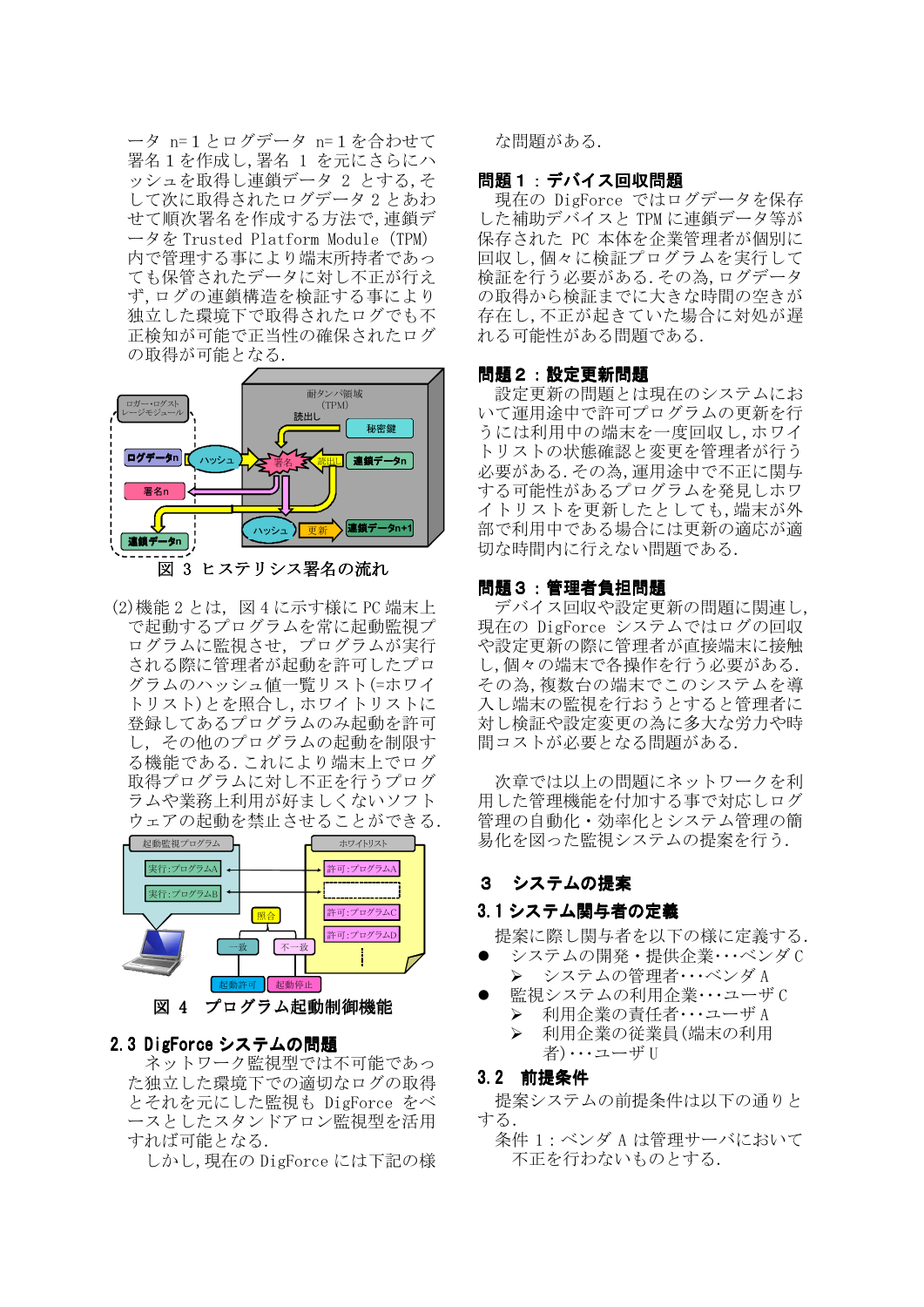- 条件 2:管理サーバ稼働時や制御プログ ラム導入時に不正は無いものとする.
- 条件 3 : ユーザ A やユーザ II はベンダ C にログが管理される事を承認している とする.
- 条件 4 : ユーザ II は管理者権限のないア カウントで PC 端末を利用する.

# 3.3 問題への対応

提案システムでは2.3節にて述べた問題 について表2に示す機能,構成の追加を行 い,既存システムの自動化・効率化と管理の 簡易化の実現する.

表2 問題と対応策

|                | 問題   | 対応策 |                          |
|----------------|------|-----|--------------------------|
| Q1             | デバイス | A 1 | ネットワーク認証機能の追加            |
|                | 回収問題 | A2  | ログデータ転送機能の追加             |
| O <sub>2</sub> | 設定更新 | A 1 | ネットワーク認証機能の追加            |
|                | 問題   | A3  | 管理サーバとの更新機能の追加           |
| Q3             | 管理者  | А4  | SoftwareAsAService(SaaS) |
|                | 負担問題 |     | としての運用と構築                |

# 対策: A1 ネットワーク認証機能の追加

ネットワーク認証機能は端末の起動 時・終了時等にネットワーク接続の有無 を確認し,接続が確認された場合は端末 の認証とオンライン時の処理を,接続が 確認できない場合はオフライン時の処理 を DigForce に行わせる機能である.



# 対策: A2 ログデータ転送機能の追加

ログデータ転送機能はネットワーク認 証機能によりネットワーク接続が確認さ れた場合に端末で取得·保管されたログ データと検証用の連鎖データを自動的に

PC 端末からサーバにアップロードする 機能である.

対策: A3 管理サーバとの更新機能の追加 管理サーバとの更新機能とはホワイト リストや設定情報等の更新を行う際にサ ーバに保管された端末の設定情報と実際 の端末の設定情報を比較し変更が確認さ れた場合に,その更新内容を端末へ適応 させる機能である.図6に手順を示す.



図6 更新機能フロー

## 対策: A4 SaaS としてのシステムの構築

SaaS としてのシステムの構築とは 3.4 節で説明する構成にてシステム実装し, 提案システムの管理機能をユーザ側では なくベンダ側で委託管理し,利用企業は 監視情報の設定や取得されたログデータ を管理サーバに送り利用する事で、シス テム管理や運用にかかるコストの削減を 行うものである.

システムを個別に構築せずログをベン ダサーバで管理する SaaS の構成には以 下のメリットがある.

- (1) システムの管理・維持コストを軽減 できる.
- ② 専門的なセキュリティ知識を持った 管理者によるシステムの管理, 運用が 行え,利用者はシステムを利用するだ けで良い.
- 3 PC 端末内のディスク容量をログに 割かずに済み,端末に問題が発生して もログの検証が可能である.

### 3.4 システム構成

提案するシステムの構成は図 7 のように なり下記3つの要素により構成される.

構成要素 > ログ収集・端末制御用プログラム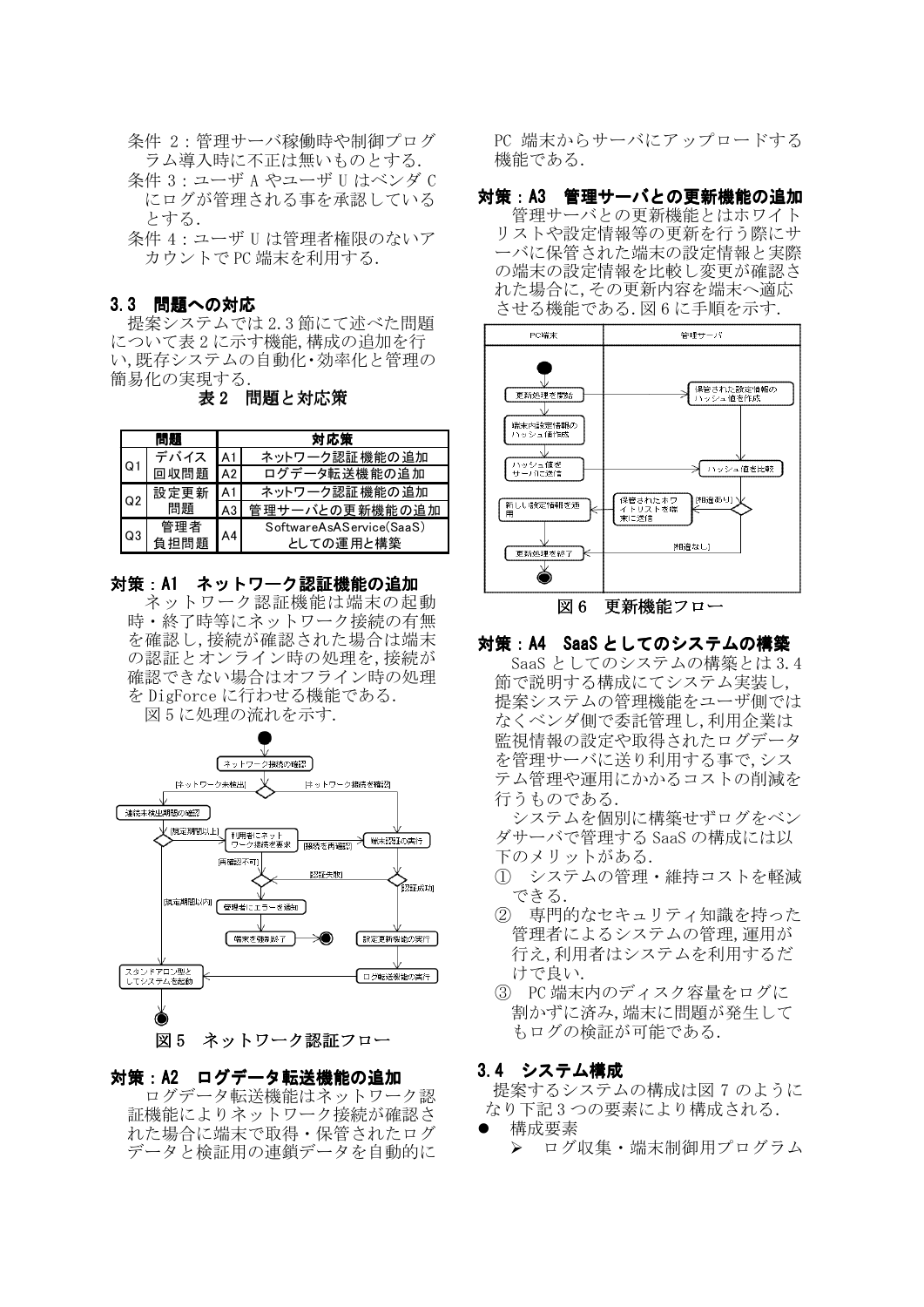

(DigForce)を導入した PC 端末

図 7 提案システムの構成

# 3.5 システムの運用

### 3.5.1 導入フェーズ

初回導入時は図 8 に示す手順でユーザ A が端末を確認したうえで必要な情報をサー バに登録する. そしてサーバでの設定が終 わると監視に必要な情報が端末にダウンロ ードされ完了となる. その後端末はユーザ U に渡されて監視下で端末を利用する利用 フェースへと移る.

以下に図8の各手順の詳細を示す.

- (0)ベンダCとユーザCが業務内容からホワ イトリストの候補となるハッシュを登 録しておく.
- (1) ユーザ A が PC 端末に不正なプログラム が導入されていないかを確認する.
- (2) 監視·制御用プログラムをインストー ルする.
- (3) ユーザ Α が管理サーバヘユーザ名, 企 業情報、端末情報等を送りユーザの登 録を行う.
- (4) 管理サーバがデータベースにユーザ情 報,ログ収集・管理情報の登録を行う.
- (5)管理サーバが登録された企業情報を元 にデータベースから許可プログラム情 報の検索・収集を行う.
- (6) 管理サーバが確認された許可プログラ ム情報からホワイトリストファイルを 作成する.
- (7) 管理サーバからホワイトリストを端末 へダウンロードする.

以上の手順にて初回設定を完了すると, ユーザA からユーザU に端末を渡しホワイ トリストにそった監視下で端末が利用され るようになる (図 8-(8)).



### 3.5.2 利用フェーズ

導入フェーズが完了した状態で端末を起 動すると、制御プログラムがネットワーク 接続状況の確認を行い、ネットワーク接続 の有無により下記の2つのパターンで端末 の起動制御とログの取得·管理を行う.

(以下に各パターン毎の詳細手順を示す)

パターン1:ネットワークへの接続を検知 できなかった場合(図9)

- (0) 端末が起動時にネットワーク認証機能 を使いネットワーク接続を確認する.
- (1) 端末が一定期間ネットワークへ接続せ ず利用されている場合. ユーザ U に対し ネットワークへの接続を促し期間が一定 値を超えるとネットワークへ接続しない 限り起動制限をかける.
- (2) 端末で制御プログラムをスタンドアロ ン監視型として実行させる.

(3) 制御プログラムが端末内で操作ログの 取得を行い次にネットワーク接続が確認さ れるまで端末内に保管する.



## 図 9 独立した環境下での利用

パターン2: ネットワーク接続を検知でき た場合(図 10)

- (0) 端末が起動時にネットワーク認証機 能を利用しネットワーク接続状況を 確認する.
- (1) 接続状況確認後,ログ転送機能により